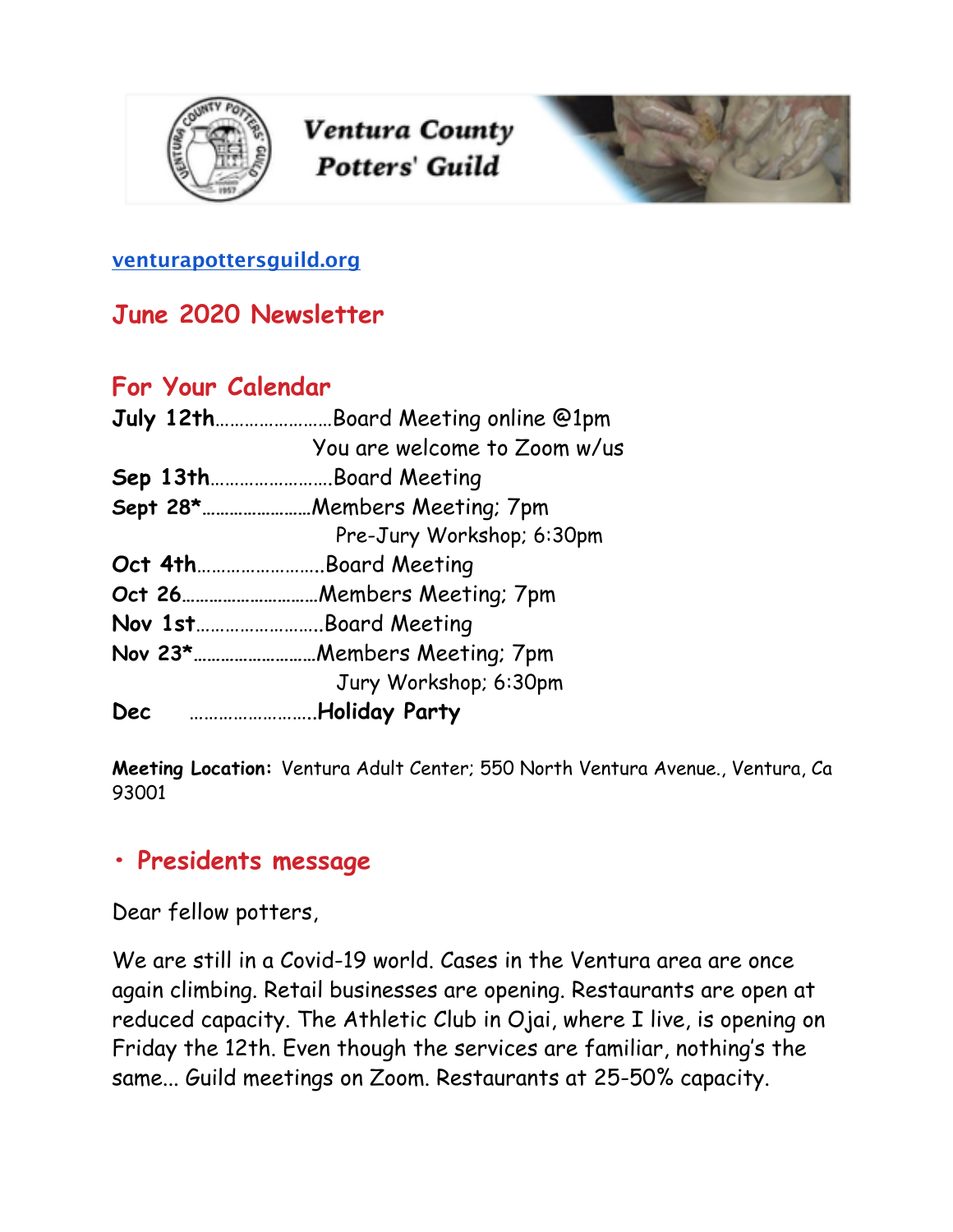Health clubs with pre-registration for classes and equipment use. Retail at reduced traffic flows. Social distancing, hand sanitizer, and wearing masks....

In spite of it all, we've gotten a lot done in the last month on our Pivot Projects.

#### Here's the update:

- 1) Re-opening the Gallery: When the County said we could reopen, we surveyed the gallery members to see who was able to work within the County's guidelines. There were 8 of us willing to get the Gallery open. The County changed it's guidance 2 weeks before we were expecting it. We weren't logistically ready to let customers into the gallery, so the first weekend we opened Friday-Monday from 12-3pm with the front door open and blocked. We did Window Shopping with Sidewalk Pickup. It was slow, but there were buying customers. In fact, enough buying customers that we met on Zoom to decide if we could get everything done in the gallery to be Covid-19 compliant for in-store customers on the 2nd Friday-Monday from 12-4pm. We made it. Our processes with customers and the internal changes in the gallery all worked out great. This weekend will be our 2nd weekend with customers in the store. Considering the Covid-19 impact, traffic is good, as are sales. Our next target is to be open our normal hours 11am-6pm Saturday and Sunday and 12-4pm the rest of the week. At some point the County Health Department will tell the Harbor that we can go back to normal operations. At that point we'll be required to be open 11am-6pm each day as our lease requires. Until that point, we'll continue to move step by step toward that goal.
- 2) Selling Online: We're moving toward an online store that all juried members would be able to use to show and sell their work. We decided to start with Gallery Members who want to be part of the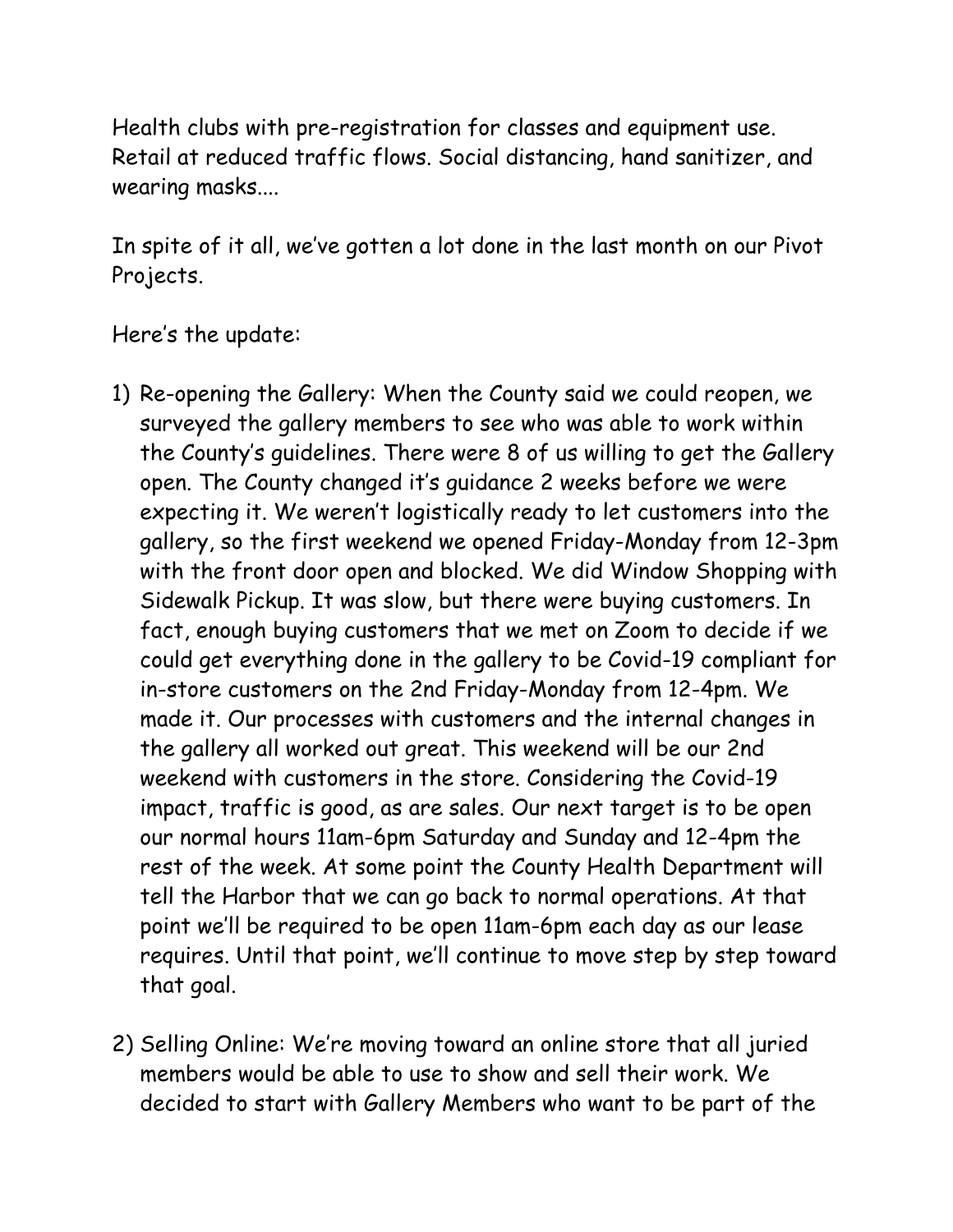project. We're currently setting up a Square Online Store. Our business is quite different from typical kinds of business will use The Square Store. (It's not really designed for 12-60 individual potters selling their work together.) The group of us on the Online Store Team Zoomed a number of times to brainstorm how we might use the existing tools to serve our needs. I think we've gotten the logistical issues resolved. We're currently setting up test items so we can assess the purchasing steps: entering customer account info, ordering, shipping/pickup choice, cart review, checkout, and the 'order complete' emails to the customer and the store admin. We planning a 6-month trial with Gallery Members. If all goes well, we'll open it up to all juried members.

- 3) Doing Member Meetings Online: We're getting ready to do our first Member Meeting on Zoom later this month. As this Pivot Team brainstormed how to most easily test the process, we decided to do a short Guild Business Meeting and then do a Studio Tour. I volunteered to do a tour of the studio I manage, ClayZen Studios in Meiners' Oaks. Information about the meeting time and Zoom login info are further down in the newsletter.
- 4) Contacting our Membership: Since all of our normal ways of being in contact were closed down with the Stay Safe at Home order, we wanted to find a way to maintain and even increase our connection with our membership. Brenda Burgess suggested that we do a phone tree and call every member, have a conversation about how things are going in general and ask a few questionnaire items. We're currently about half the way through the list. When we're done, we'll publish the results to the membership.
- 5) New Website: The bones of the site have been built. It's currently being tested by a few members and feedback given. My guesstimate is that it'll be another quarter before it's ready to replace the current site. One of the biggest changes from the current site is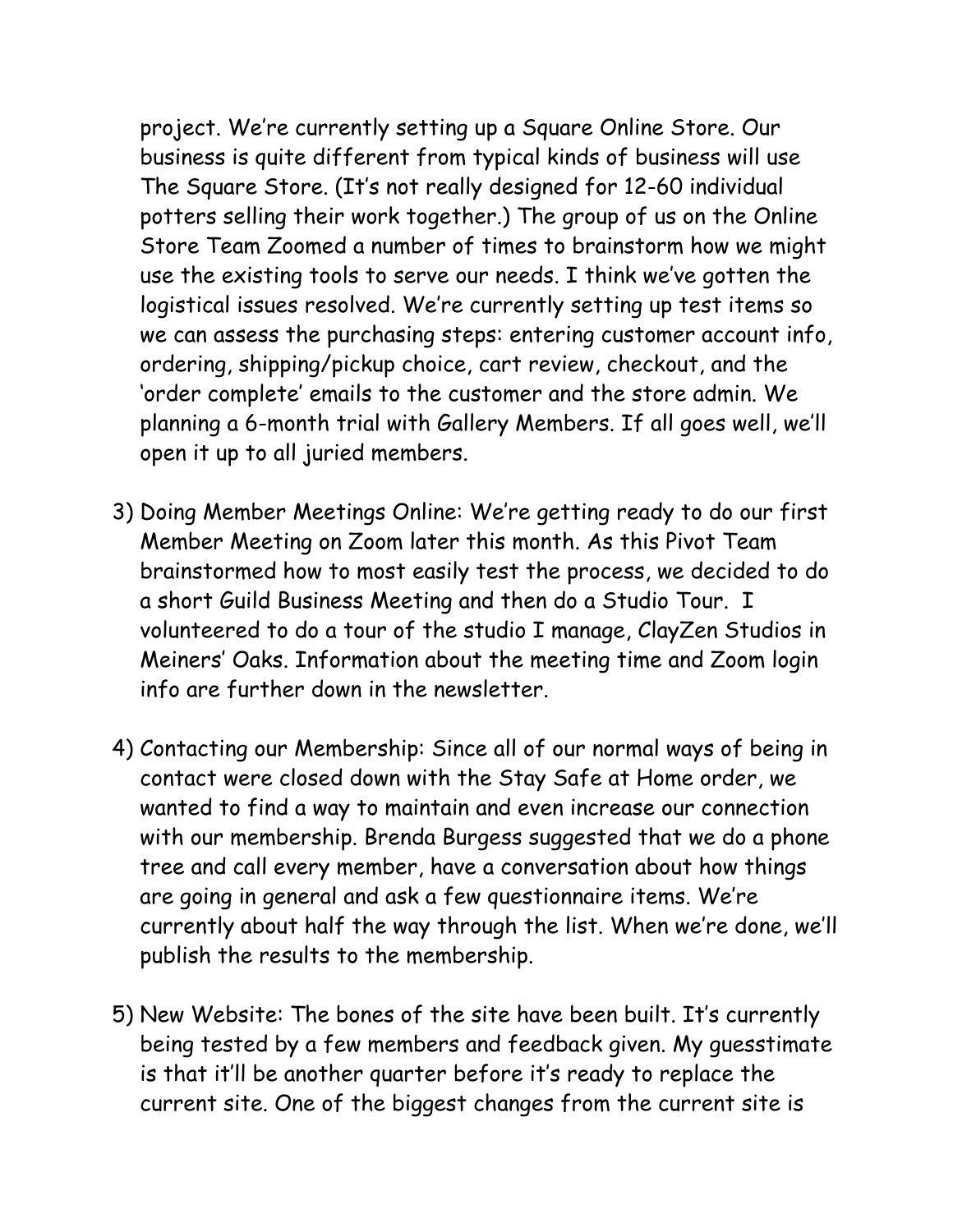that it'll have member portals where each Guild Member can setup their own simple, private area with an About Me and Gallery/ Portfolio page. Stay tuned. Before we go live, well give the development site link to everyone so any of you who want to can take a tour of the site. That'll be the last round of feedback and possible updates/changes before it goes live.

Well, That's the short version of what your Board and Committees have been working on this last month. Writing all of it down has me feel tired. Kidding, I love what we're doing. We have a great team of people who work really well together toward our agreed upon goals. I'm honored to be able to dream, brainstorm, and create with them.

Be Safe. Take Care. Keep Potting.

**Wyn Matthews**  805.207.3122 me@wynmatthews.com

# **Members Exhibit at Beatrice Wood Center "Nature's Bounty" • 9/12 - 10/24/20 Opening Reception: Saturday, September 12, 2020 • 2 - 4 pm**

Our show is fast approaching. It is open to all VCPGuild members. You do not have to be juried sellers to enter this show. Entries are being accepted now with a deadline of August 9th. You can enter one or two pieces for one fee of \$20.

Send your jpeg images to [geniethomsen@att.net](mailto:geniethomsen@att.net). Mail your application (included in the email) to Genie Thomsen. 2134 Elizabeth Dr. Ventura, CA 93003. Make your \$20 check out to VCPG.

After Kevin juries the entries you will be notified if your pieces are accepted. If so, deliver your work to the Beatrice Wood Center the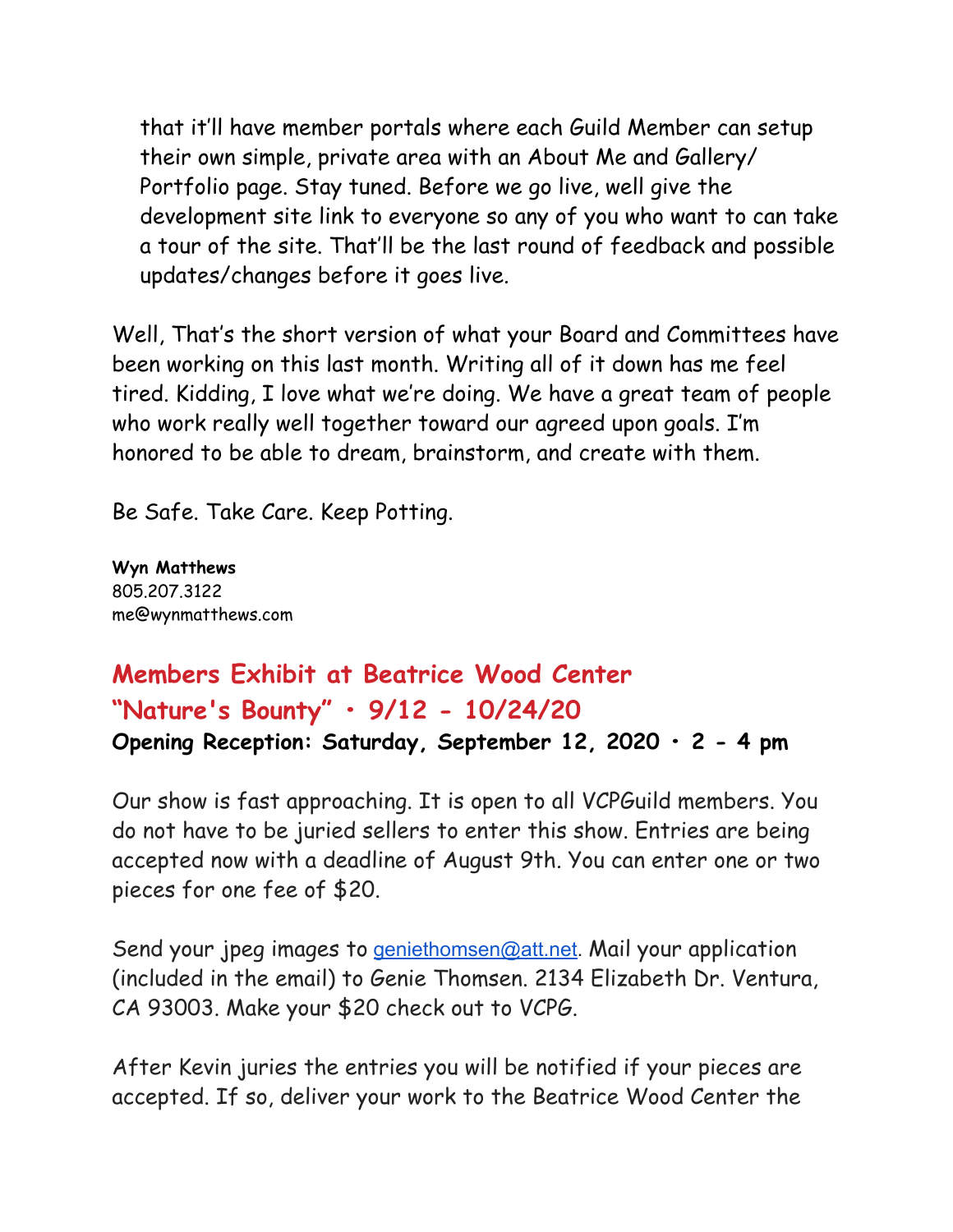weekend of September 4-6. Pick up dates after the show closes is the weekend of October 23-25. https://www.beatricewood.com/exhibits.html

# • **The Beauty of Underglazes • October 10-11/20**

A two day workshop with **Julia Feld**. April 25-26. 10am-4pm. This is a fabulous hands-on experience for all levels of potters. Whether you hand build or throw on the wheel, you will learn how to enchase your work with Amaco Velvet Underglazes to create a painterly image that mimics watercolor. After practicing on a green ware and bisque tile to see how the underglazes respond to the raw and fired clay, you will then create a design on a bisque piece you bring. Don't miss out on this exciting workshop.

### • **He repairs kilns and wheels**

John Zurcher repairs kilns and wheels, by phone or email. He also ships clay. Located in Oregon. **541-944-8718**

# • **Firestick is now a distributor for Laguna Clay**

at a big discount. 805-272-8760 or text: 562-688-6600.

All stoneware clay, \$12 per bag; \$23 for a full 50# box All porcelain, \$18 per bag, \$35 for a full box All other glazes, raw materials, tools, etc: 10% off retail price. Firestick will absorb full shipping cost and tax on clay. **For Ventura Potters Guild Members only.**

• Firestick is also looking for an additional electric kiln

# **• Teaching at Firestick**

Looking for one or two people able to teach wheel-throwing and/or who may want to work in the studio on Mondays and Fridays. Paid position.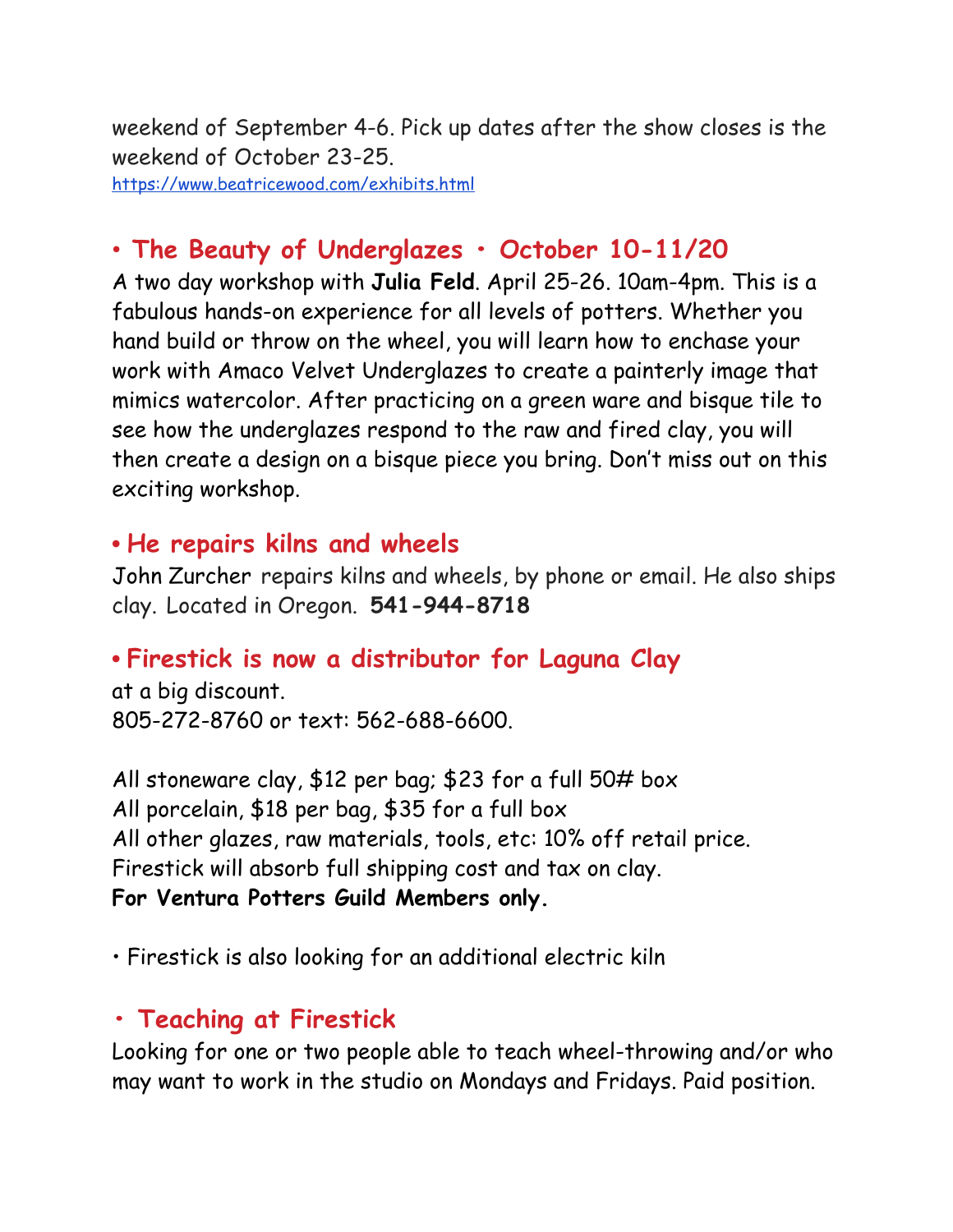**• Welcome New Members**

Cassandra and Russell Glickman Kyle Scheier Chelsey Hoslett

#### **• Sponsor/Gift a Member**

Do you know an artist that could benefit from VCPG's resources, camaraderie? Why not consider "sponsoring" them. Make them happy and enrich our Guild. Contact Brenda Burgess at 805.612.1607 or [bburgessinventura@gmail.com](mailto:bburgessinventura@gmail.com)

#### **• 2020 VCPG Membership**

A membership form is included in this newsletter.

#### • **Your Guild needs help!**

We will help you to help us.

#### **Vice-President:**

Helps the President with the activities of the Historian, Librarian, and Hospitality Coordinators.

#### **Show and Sales Chairperson:**

Helps in making arrangements for sales and shows.

#### **Program Chairperson:**

Helps in planning programs for Members' Meetings. Currently the next 5 programs has been booked but are currently on hold.

#### **Librarian Coordinator:**

Helps in maintaining our collection of books, DVDs and videos.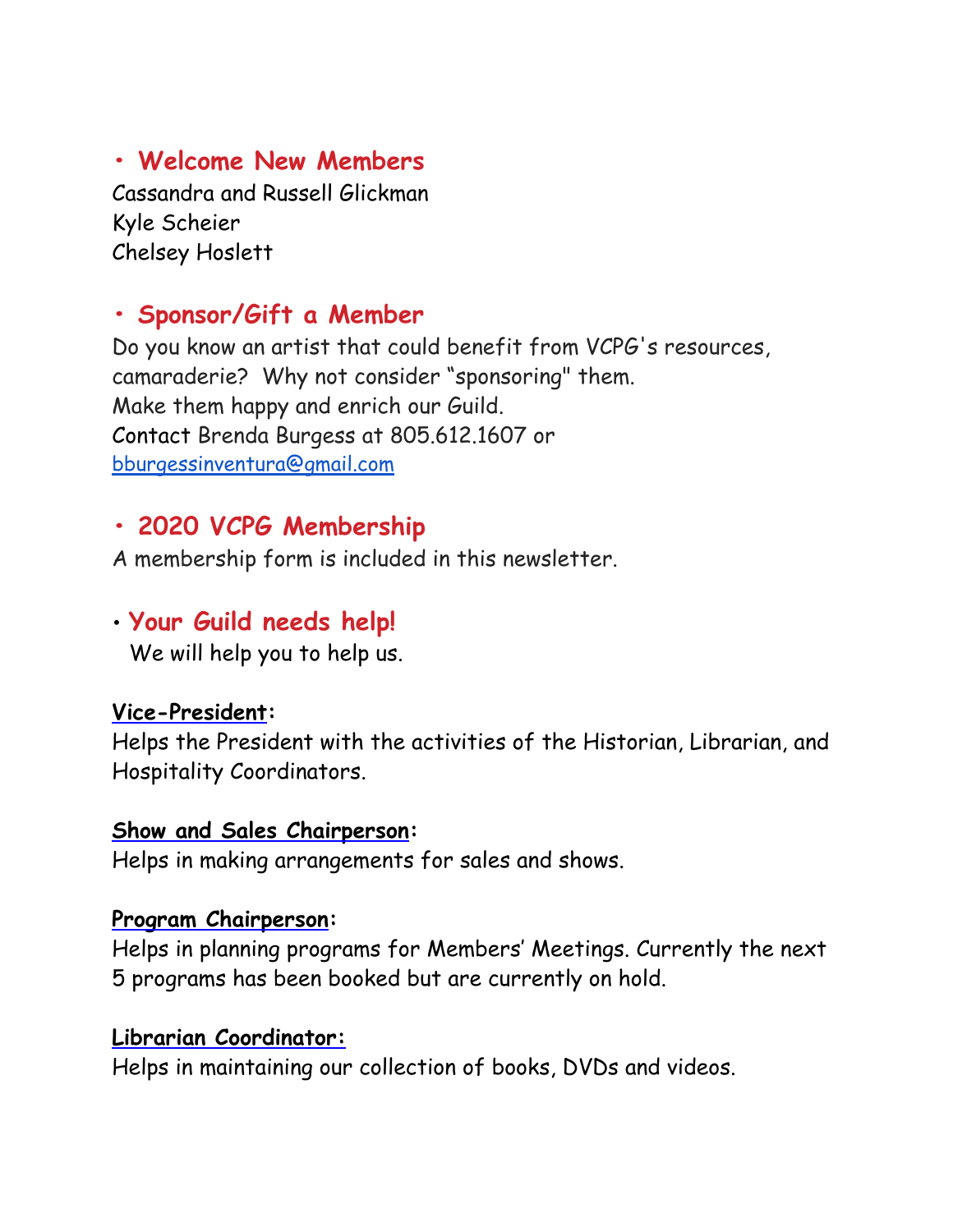# **• ClayZen Studios, Miners' Oaks, CA**

A community studio providing members access to workspace, firing and one-on-one coaching services.

Wyn Matthews [me@wynmatthews.com](mailto:me@wynmatthews.com) 805.207.3122

### • **Check our YouTube Channel**

<https://www.youtube.com/channel/UC2lzebZHcq-j01UucykUVpg>

#### **• Grants for artists and organizations**

<https://www.facebook.com/226351834061859/posts/3162421467121533/>



### **• VCPG Board of Directors:**

President: **Wyn Matthews** wyn@wynmatthew.com **805.207.3122** Vice President: **Would you like to volunteer?**  Secretary: **Stacy Rowe** [stacer2000@gmail.com](mailto:stacer2000@gmail.com) **310.429.2822** Treasurer: **Roe Estep** estepr67@aol.com **805.320.3524**  Programs: **Cecile Faulconer** gipsylily@gmail.com **805.985.5038**  Sales/ Shows: **Diane Hedding** d\_hedding@yahoo.com Workshops: **Genie Thomsen** geniethomsen@att.net **805.886.1957** Communications: **Ruty Levy** levyruty4@gmail.com **818.613.7256**  Instagram/Pinterest: **Troy Schmidt** [RedDragonPottery@gmail.com](mailto:RedDragonPottery@gmail.com) **805.252.0923** Membership: **Brenda Burgess** bburgessinventura@gmail.com **805.290.4741**  Publicity: **Cecile Faulconer** [gipsylily@gmail.com](mailto:gipsylily@gmail.com) **805.985.5038** Jury Chair: **Crystal Davis** [cedavis1617@gmail.com](mailto:cedavis1617@gmail.com) **805.216.5289**  Hospitality: **Victoria Mullins** vlmceramic@gmail.com **805.320.3524**